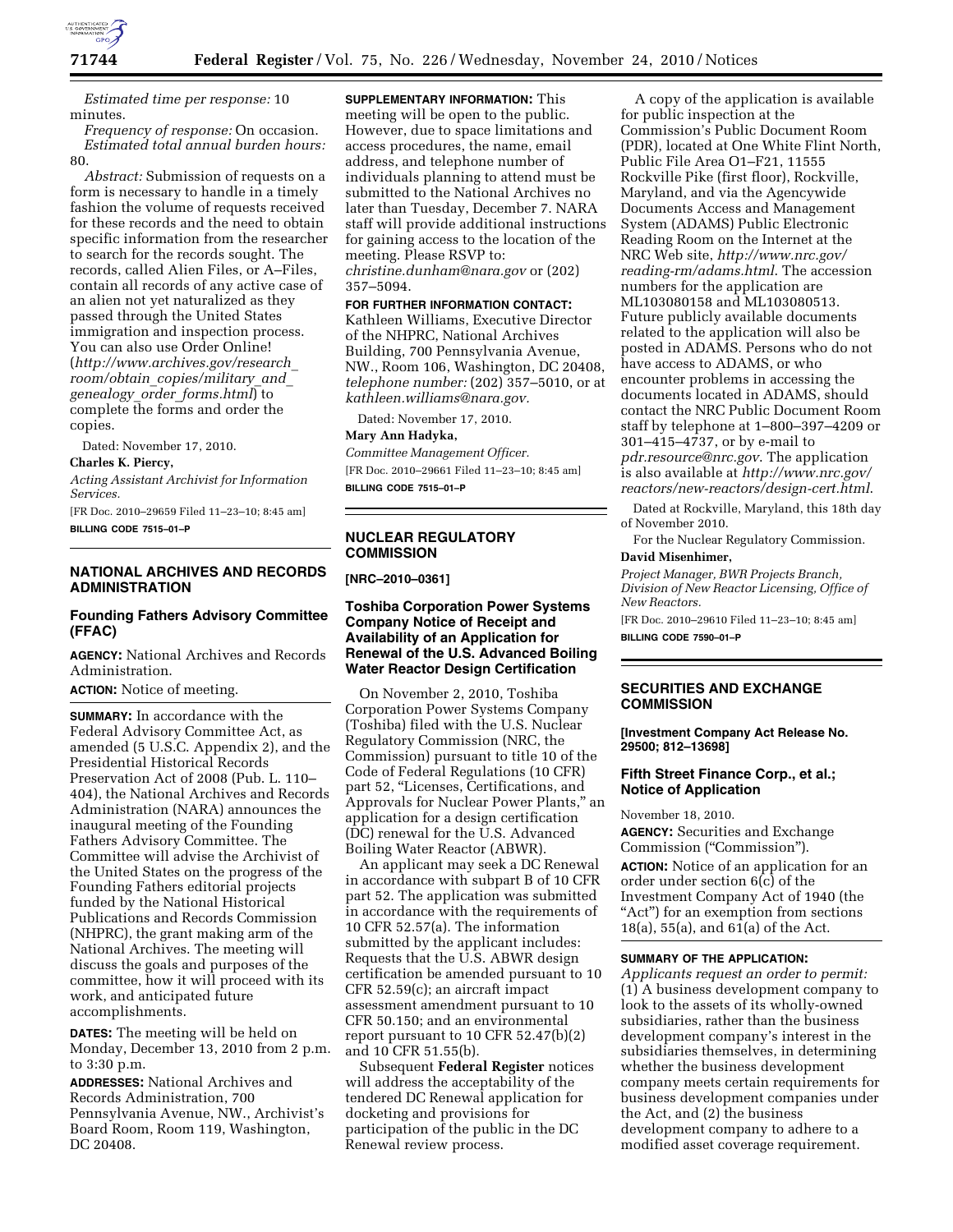**APPLICANTS:** Fifth Street Finance Corp. (''Fifth Street''), Fifth Street Management LLC, Fifth Street Mezzanine Partners IV, L.P., FSMP IV GP, LLC, FSF/MP Holdings, Inc., FSFC Holdings, Inc., Fifth Street Funding, LLC and Fifth Street Fund of Funds LLC.

**FILING DATES:** The application was filed on September 9, 2009, and amended on February 18, 2010, and November 15, 2010.

### **HEARING OR NOTIFICATION OF HEARING:**

An order granting the application will be issued unless the Commission orders a hearing. Interested persons may request a hearing by writing to the Commission's Secretary and serving applicants with a copy of the request, personally or by mail. Hearing requests should be received by the Commission by 5:30 p.m. on December 13, 2010, and should be accompanied by proof of service on the Applicants, in the form of an affidavit or, for lawyers, a certificate of service. Hearing requests should state the nature of the writer's interest, the reason for the request, and the issues contested. Persons who wish to be notified of a hearing may request notification by writing to the Commission's Secretary.

**ADDRESSES:** Secretary, U.S. Securities and Exchange Commission, 100 F Street, NE., Washington, DC 20549– 1090. Applicants, 10 Bank Street, 12th Floor, White Plains, New York 10606.

#### **FOR FURTHER INFORMATION CONTACT:**

Emerson S. Davis, Senior Counsel, at (202) 551–6868, or Janet M. Grossnickle, Assistant Director, at (202) 551–6821 (Division of Investment Management, Office of Investment Company Regulation).

**SUPPLEMENTARY INFORMATION:** The following is a summary of the application. The complete application may be obtained via the Commission's Web site by searching for the file number, or an applicant using the Company name box, at *[http://](http://www.sec.gov/search/search.htm) [www.sec.gov/search/search.htm](http://www.sec.gov/search/search.htm)* or by calling (202) 551–8090.

#### **Applicants' Representations**

1. Fifth Street, a Delaware corporation, is an externally managed, non-diversified, closed-end investment company that has elected to be regulated as a business development company (''BDC'') under the Act. Fifth Street is a specialty finance company that provides capital and advisory services to small and mid-size companies throughout the United States.

2. Fifth Street conducts, and expects to continue to conduct, a portion of its business through its current and future

subsidiaries operating in the manner described in the application, all of whose equity securities are owned or will be owned directly or indirectly by Fifth Street and that are consolidated by Fifth Street for financial reporting purposes (each, a ''Subsidiary''). Fifth Street currently has six Subsidiaries, Fifth Street Mezzanine Partners IV, L.P. (the ''SBIC Subsidiary''), its general partner, FSMP IV GP, LLC (the "SBIC GP''), FSF/MP Holdings, Inc., FSFC Holdings, Inc., and Fifth Street Fund of Funds LLC (together with FSF/MP Holdings, Inc. and SFC Holdings, Inc., the ''Blocker Subsidiaries''), and Fifth Street Funding, LLC (the "Financing Subsidiary'').

3. The SBIC Subsidiary, a Delaware limited partnership, is a small business investment company (''SBIC'') licensed under the Small Business Administration ("SBA") to operate under the Small Business Investment Act of 1958 (''SBIA''). The SBIC Subsidiary relies on section 3(c)(7) of the Act. The SBIC GP, a Delaware limited liability company, is the sole general partner of the SBIC Subsidiary. Fifth Street is the SBIC GP's sole member and owner. The SBIC GP is the sole general partner of the SBIC Subsidiary, and Fifth Street is the sole limited partner of the SBIC Subsidiary.

4. Fifth Street intends to operate the SBIC Subsidiary through the SBIC GP for the same investment purposes as Fifth Street, and the SBIC Subsidiary will invest in the same kinds of securities as Fifth Street. The operations of both the SBIC Subsidiary and the SBIC GP will be consolidated with those of Fifth Street for financial reporting purposes. The assets of the SBIC Subsidiary and the SBIC GP are recorded on Fifth Street's balance sheet, and thus are considered assets of Fifth Street for U.S. generally accepted accounting principles purposes.

5. The Financing Subsidiary, a Delaware limited liability company, is a wholly-owned subsidiary through which Fifth Street established a credit facility for its on-balance sheet borrowings. It is excluded from the definition of investment company under Section 3(c)(7) of the Act. The sole purpose of the Financing Subsidiary is to provide a legally separate entity to hold investments as collateral supporting Fifth Street's financings. Fifth Street solely controls the operations of the Financing Subsidiary, including the acquisition and disposition of assets by the Financing Subsidiary.

6. Fifth Street utilizes wholly-owned subsidiaries, the Blocker Subsidiaries, to hold interests in certain of Fifth Street's

portfolio companies. The Blocker Subsidiaries are excluded from the definition of investment company under section 3(c)(7) of the Act. The Blocker Subsidiaries are structured as Delaware corporations or limited liability companies and hold certain investment assets that are structured as passthrough tax entities in order to allow Fifth Street to continue to qualify as a regulated investment company for tax purposes.1

7. The Financing Subsidiary and the Blocker Subsidiaries are not operating companies and do not have any employees. The Financing Subsidiary and the Blocker Subsidiaries exist solely for the benefit of Fifth Street and do not provide any services to any other company. Fifth Street makes and will continue to make available significant managerial assistance to the issuers of securities held by the Financing and Blocker Subsidiaries to the extent required by section  $2(a)(48)(B).<sup>2</sup>$ 

#### **Applicants' Legal Analysis**

*A. Relief for Fifth Street To Deem Assets Held by Its Subsidiaries To Be Owned by Fifth Street for Purposes of Determining Its Compliance With Section 55(a) of the Act* 

1. Section 2(a)(48) of the Act generally defines a BDC to be any closed-end investment company that operates for the purpose of making investments in securities described in section 55(a)(1) through (3) of the Act and makes available significant managerial assistance with respect to the issuers of these securities. Section 55(a) of the Act requires a BDC to have at least 70 percent of its assets invested in assets described in sections 55(a)(1) through (7) (''Qualifying Assets''). Qualifying Assets generally include securities issued by eligible portfolio companies as defined in section 2(a)(46) of the Act. Section 2(a)(46)(B) generally excludes from the definition of an eligible portfolio company an investment company, as defined under section 3 of the Act, and a company that would be an investment company but for the exclusion from the definition of investment company in section 3(c) of the Act.

<sup>1</sup>Applicants represent that these Blocker Subsidiaries are a lawful method of tax planning under the Internal Revenue Code and are frequently used by companies seeking to elect to be treated as regulated investment companies. Fifth Street has obtained an opinion from tax counsel from the firm of Sutherland Asbill & Brennan LLP confirming the appropriateness of this structure.

 $2$  For the purposes of Section 2(a)(48)(B), Fifth Street will treat securities held by the Subsidiaries as if they were held directly by Fifth Street.